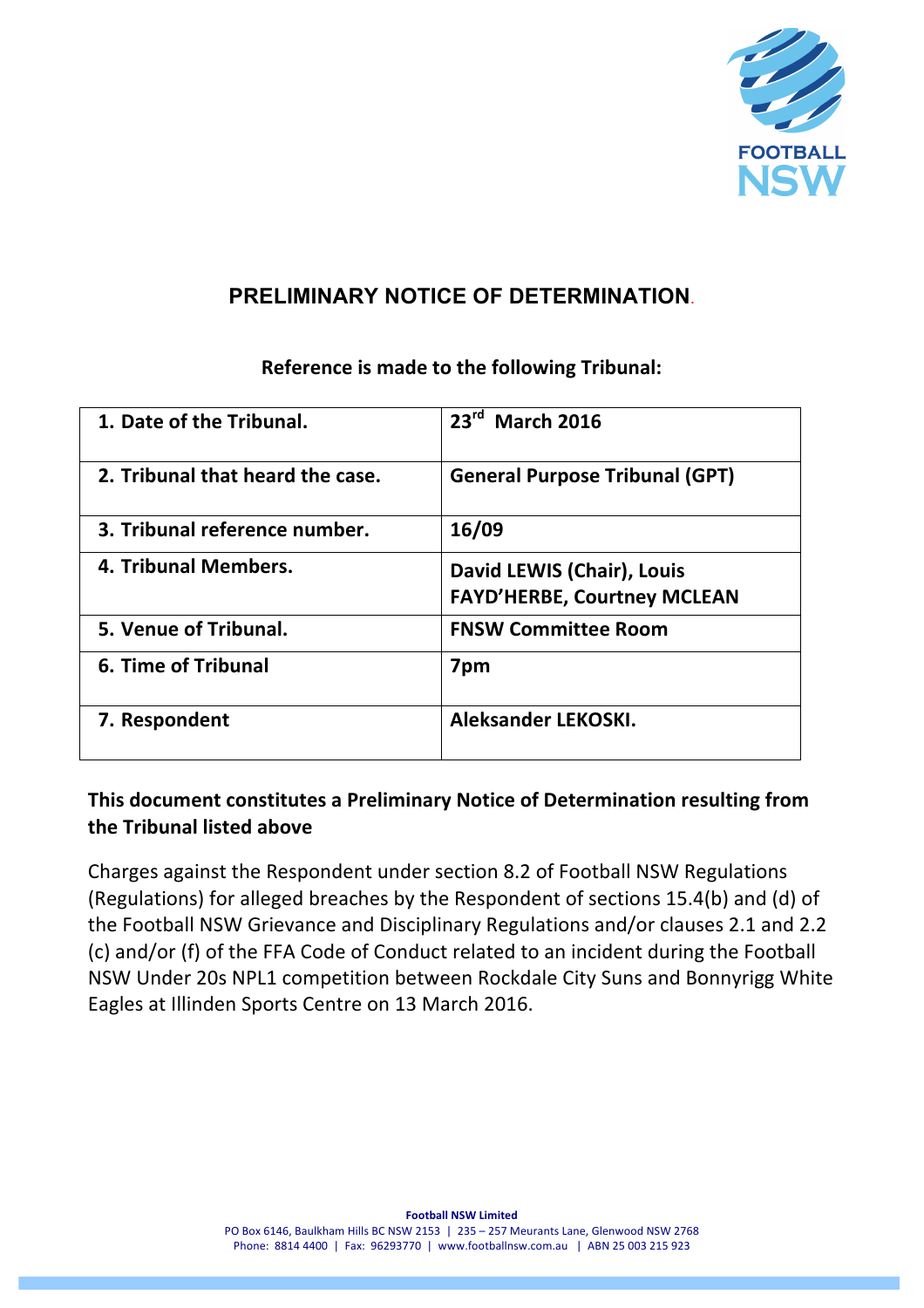### **Summation of the Tribunal:**

**The Tribunal found that the evidence and admissions:** 

**Supported Charge 1** brought against the Respondent. Did NOT support Charge 2 brought against the Respondent.

### **Determination of the Tribunal:**

The Tribunal found that the Respondent was guilty of Charge 1 and not guilty of Charge 2 related to the relevant incidents.

#### **Sanctions Imposed**

The Tribunal imposed a **four (4) fixture suspension** on the Respondent from all Football related activities, including spectating. One (1) fixture of this suspension has already been served.

In accordance with section 14.6(e) of the Regulations: "A Participant must serve a Fixture Suspension in the same age-grade and Competition for which he or she received that Suspension and will not be eligible to participate in any Match/Fixture of any Competition until that Suspension is served in full."

| <b>Fines Imposed</b> |  |
|----------------------|--|
| <b>NIL</b>           |  |
|                      |  |

| <b>Bonds Imposed</b> | Nil. |
|----------------------|------|
|                      |      |

**Football NSW Limited** 

PO Box 6146, Baulkham Hills BC NSW 2153 | 235 - 257 Meurants Lane, Glenwood NSW 2768 Phone: 8814 4400 | Fax: 96293770 | www.footballnsw.com.au | ABN 25 003 215 923